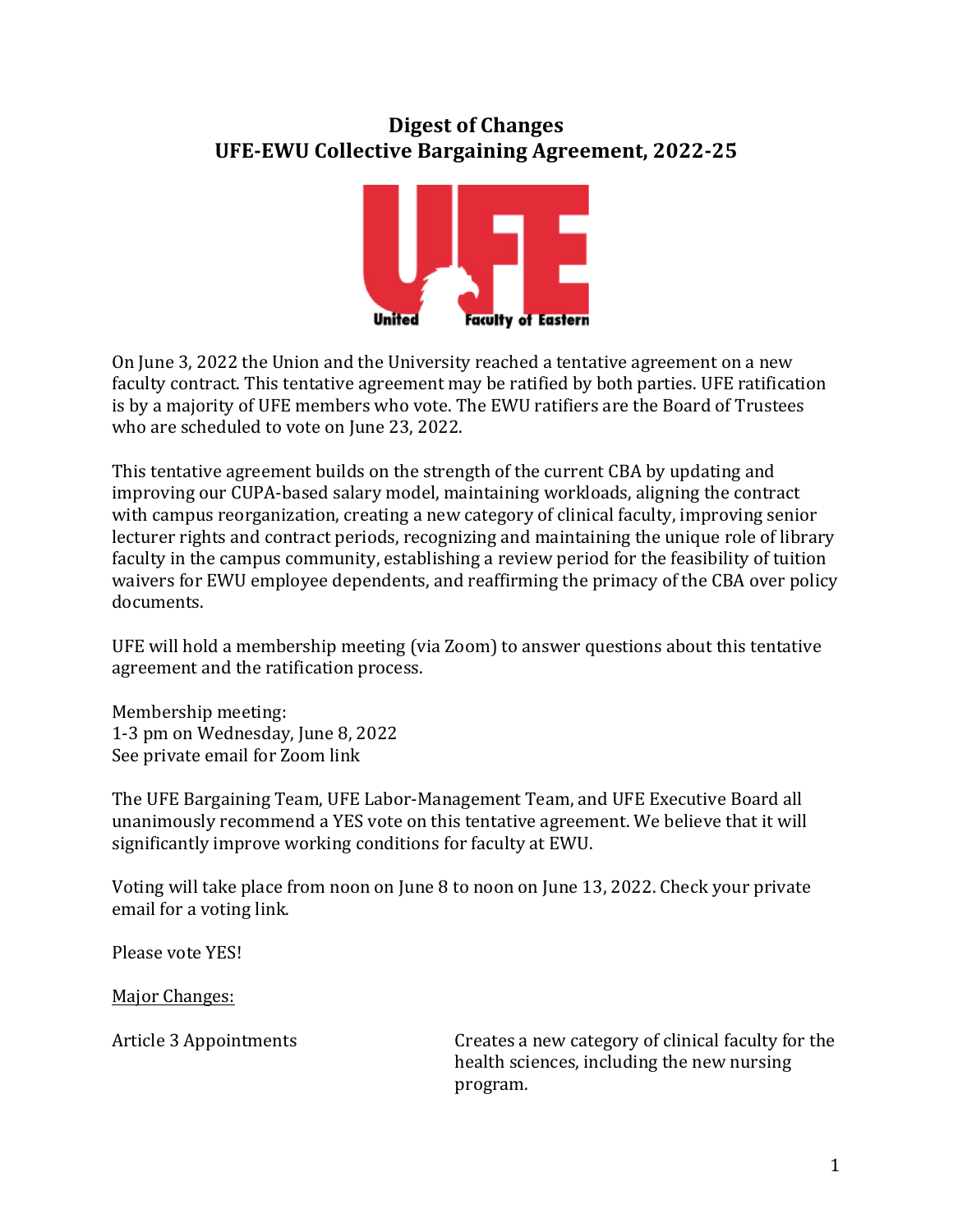| <b>Article 5 Tenure and Promotion</b> | Establishes the right of senior lecturers to serve<br>on personnel committees evaluating retention<br>of lecturers and promotion to senior lecturer.<br>Shortens the waiting period from 6 years to 3<br>years after promotion for senior lecturers to<br>receive a 3-year contract. Establishes promotion<br>standards for clinical faculty. Asserts<br>independence of chair and PC (formerly DPC)<br>evaluations.                                                                                                                                                                                            |
|---------------------------------------|-----------------------------------------------------------------------------------------------------------------------------------------------------------------------------------------------------------------------------------------------------------------------------------------------------------------------------------------------------------------------------------------------------------------------------------------------------------------------------------------------------------------------------------------------------------------------------------------------------------------|
| Article 7 Professional Rights/Resp.   | Maintains current workloads for faculty.<br>Streamlines the evaluation of tenured full<br>professors. Maintains the historical 1:1 ratio for<br>conversion of lab contact hours to workload<br>credit hours while the Modes of Instruction<br>appendix is discussed and revised in JLMC<br>during the 2022-23 academic year. Adds right of<br>rebuttal for evaluation of special faculty.                                                                                                                                                                                                                       |
| Article 8 Compensation                | Brings us to the proper base year of 2021-22 for<br>market-based salaries. Salaries will be pegged<br>to the current average of all public universities<br>in the US according to 2021-22 CUPA data. Your<br>salary includes the CUPA peg and a COLA for<br>each year of the contract. COLAs are 4.25%, 3%,<br>and 3% for years 1, 2, and 3, respectively.<br>Maintains a minimum compensation of \$900<br>per credit for online PTOL. Clarifies summer<br>expectations for chairs/school directors.<br>Commits to JLMC discussion of the feasibility of<br>tuition waivers for dependents of EWU<br>employees. |
| Article 10 Chairs and Directors       | Incorporates and updates the MOU on Academic<br>Program Directors. Establishes the categories of<br>intradepartmental, independent, and cross-<br>departmental academic program directors.<br>Expands terms for academic program directors.<br>Gives incumbent academic program directors<br>who have already served 4 or more years<br>(regardless of the length of the incumbency<br>period) one additional 4-year term.                                                                                                                                                                                      |
| Article 16 Nondiscrimination          | Includes section on diversity, equity, and<br>inclusion. Recognizes the important role of<br>independent academic program directors in<br>leading DEI initiatives across campus.                                                                                                                                                                                                                                                                                                                                                                                                                                |